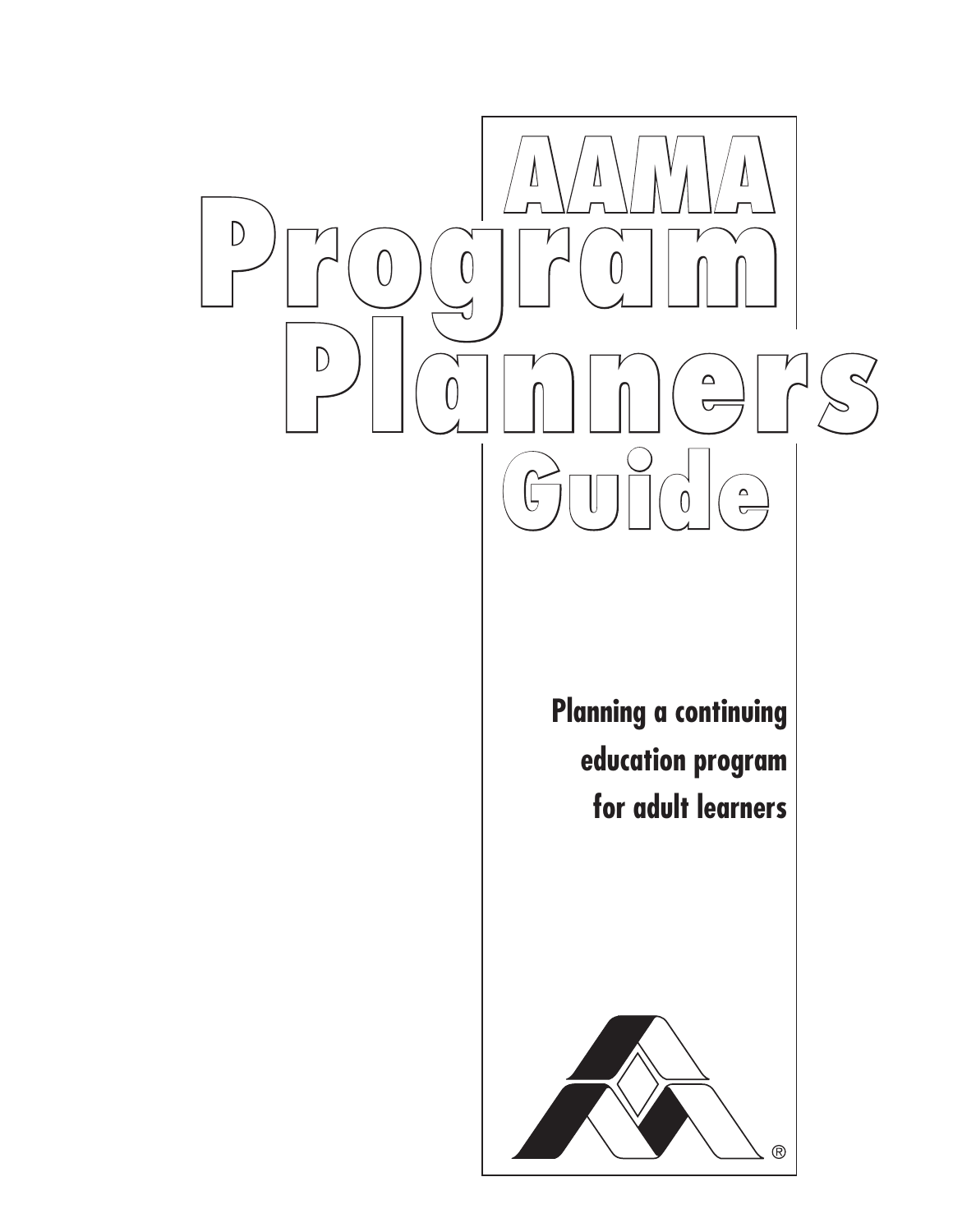#### **AAMA Program Planners Guide**



Published by American Association of Medical Assistants 20 N. Wacker Dr., Ste. 1575 Chicago, IL 60606

Phone: 312/899-1500 Fax: 312/899-1259 E-mail: pplanners@[aama-ntl.org](mailto:PPlanners@aama-ntl.org) (approvals) Website: www.aama-ntl.org Facebook: www.aama-ntl.org/facebook

© Copyright 1991, 1996, 1999, 2003, 2006, 2008, 2011, 2015 by the American Association of Medical **Assistants** 

Eighth edition 2015

Revised by 1998–1999, 2002–2003, 2005–2006, 2007–2008, 2011, 2015 Continuing Education Board

All rights reserved. No part of this publication may be reproduced, stored in a retrieval system, or transmitted, in any form or by any means, including electronic, mechanical, photographic, or magnetic without prior written permission of the publisher.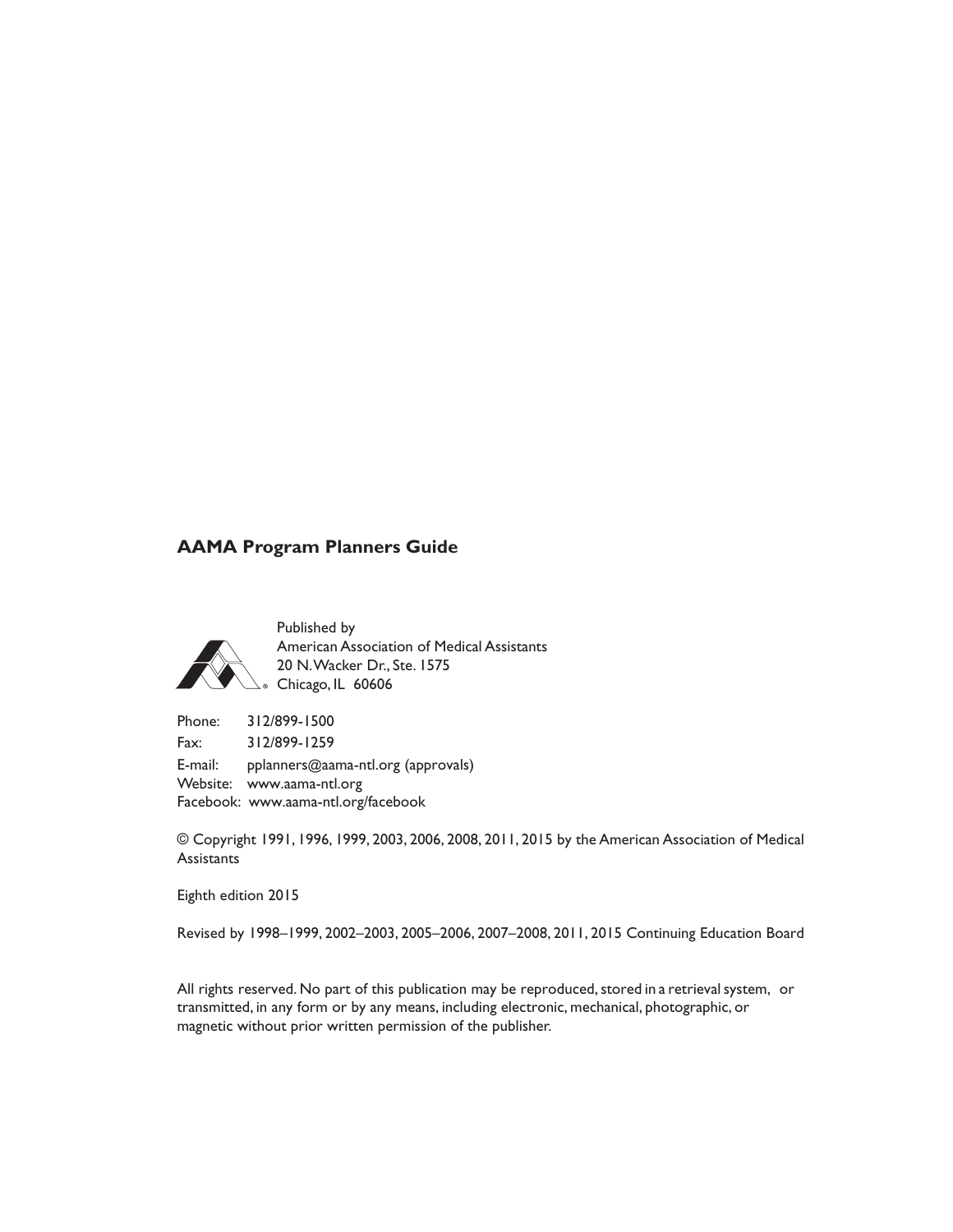# TIME LINE/FLOW CHART

### Suggested Steps in Program Progress

|                                       | Days      |
|---------------------------------------|-----------|
| • Select topic                        |           |
| • Secure funds                        |           |
| • Set time                            |           |
| • Choose site                         |           |
| • Locate speaker                      |           |
| • Send written confirmation           |           |
| • Arrange hospitality                 |           |
| • Announce/publicize                  |           |
| • Registration forms                  |           |
| • Apply for AAMA CEU approval         | $30+$     |
| • Verify accommodations               | $14 - 21$ |
| • Confirm speaker                     | $14 - 21$ |
| • Confirm equipment and material      | $14 - 21$ |
| • Gather equipment and materials      | $I-3$     |
| • Check facility                      | $I-3$     |
| • Program                             | 0         |
| • Complete Attendance Record Forms    | 0         |
| • Evaluate program                    | $I - 7$   |
| • Pay facility/speaker/other expenses | $I - 7$   |
| • Submit Attendance Record Forms      | within 30 |
| • Send formal thank you letters       | within 30 |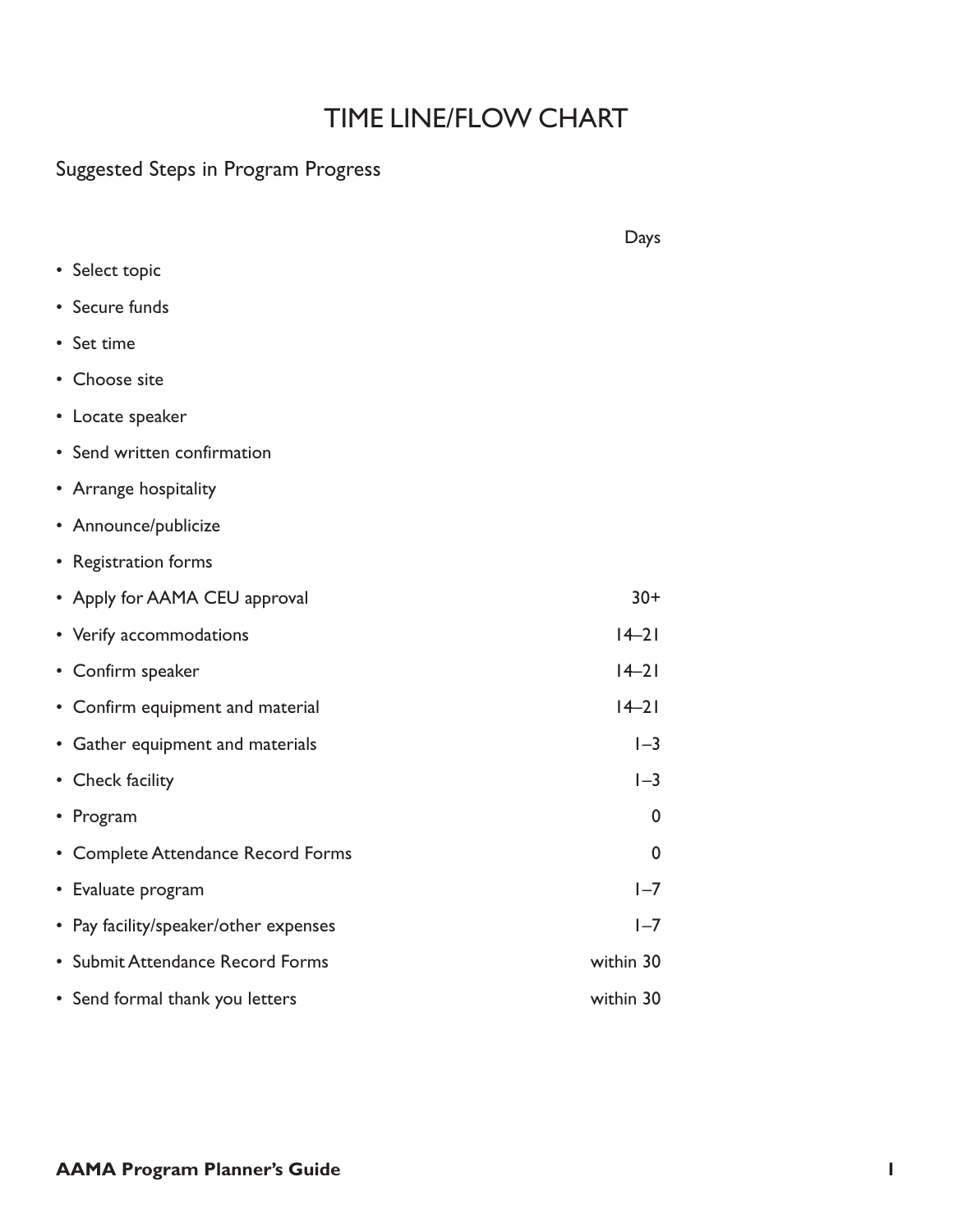# UNDERSTANDINGTHE BASICS

| <b>Continuing</b><br><b>Education</b>          |                                                                                                                                                                                                                                                                                                                                                                           |  |
|------------------------------------------------|---------------------------------------------------------------------------------------------------------------------------------------------------------------------------------------------------------------------------------------------------------------------------------------------------------------------------------------------------------------------------|--|
|                                                | AAMA continuing education includes any formal learning activities that relate to the practice of<br>medical assisting. Continuing education programs sponsored by AAMA provide an effective<br>means of keeping the CMA credential current.                                                                                                                               |  |
| <b>Goals of Continuing</b><br><b>Education</b> |                                                                                                                                                                                                                                                                                                                                                                           |  |
|                                                | The basic goal of any AAMA continuing education program is to promote the professional<br>performance of the medical assistant.                                                                                                                                                                                                                                           |  |
|                                                | A second goal is to provide a method of maintaining the professional credential of AAMA, the<br>Certified Medical Assistant (CMA), through the continuing education method of recertification.                                                                                                                                                                            |  |
| <b>AAMA CEU</b><br><b>Approval</b>             |                                                                                                                                                                                                                                                                                                                                                                           |  |
|                                                | AAMA has selected the International Association for Continuing Education and Training (IACET)<br>CEU (Continuing Education Unit) as the basic unit for awarding credit for continuing education<br>programs.                                                                                                                                                              |  |
|                                                | AAMA awards I CEU for one hour of continuing education activity.                                                                                                                                                                                                                                                                                                          |  |
| <b>Eligibility</b>                             |                                                                                                                                                                                                                                                                                                                                                                           |  |
|                                                | AAMA chapters and state societies and medical assisting directors of schools with medical<br>assisting programs accredited by the Commission on Accreditation of Allied Health Education<br>Programs (CAAHEP) or the Accrediting Bureau of Health Education Schools (ABHES) are<br>eligible to submit continuing education programs to be reviewed for AAMA CEU approval. |  |
|                                                | Programs submitted for AAMA CEU approval must adhere to criteria established by the Continuing<br><b>Education Board.</b>                                                                                                                                                                                                                                                 |  |
| <b>Multi-sessions</b>                          |                                                                                                                                                                                                                                                                                                                                                                           |  |
|                                                | If you have programs occurring on either the same date or several concurrent dates, they must<br>be submitted together.                                                                                                                                                                                                                                                   |  |
| <b>Program Approval</b><br><b>Process</b>      |                                                                                                                                                                                                                                                                                                                                                                           |  |
|                                                | In order to have a program reviewed for AAMA CEU approval, the program planner (not the<br>speaker) must submit a completed Approval Request Form to the Continuing Education<br>Department of the AAMA. A separate form must be submitted for each program to be<br>reviewed.                                                                                            |  |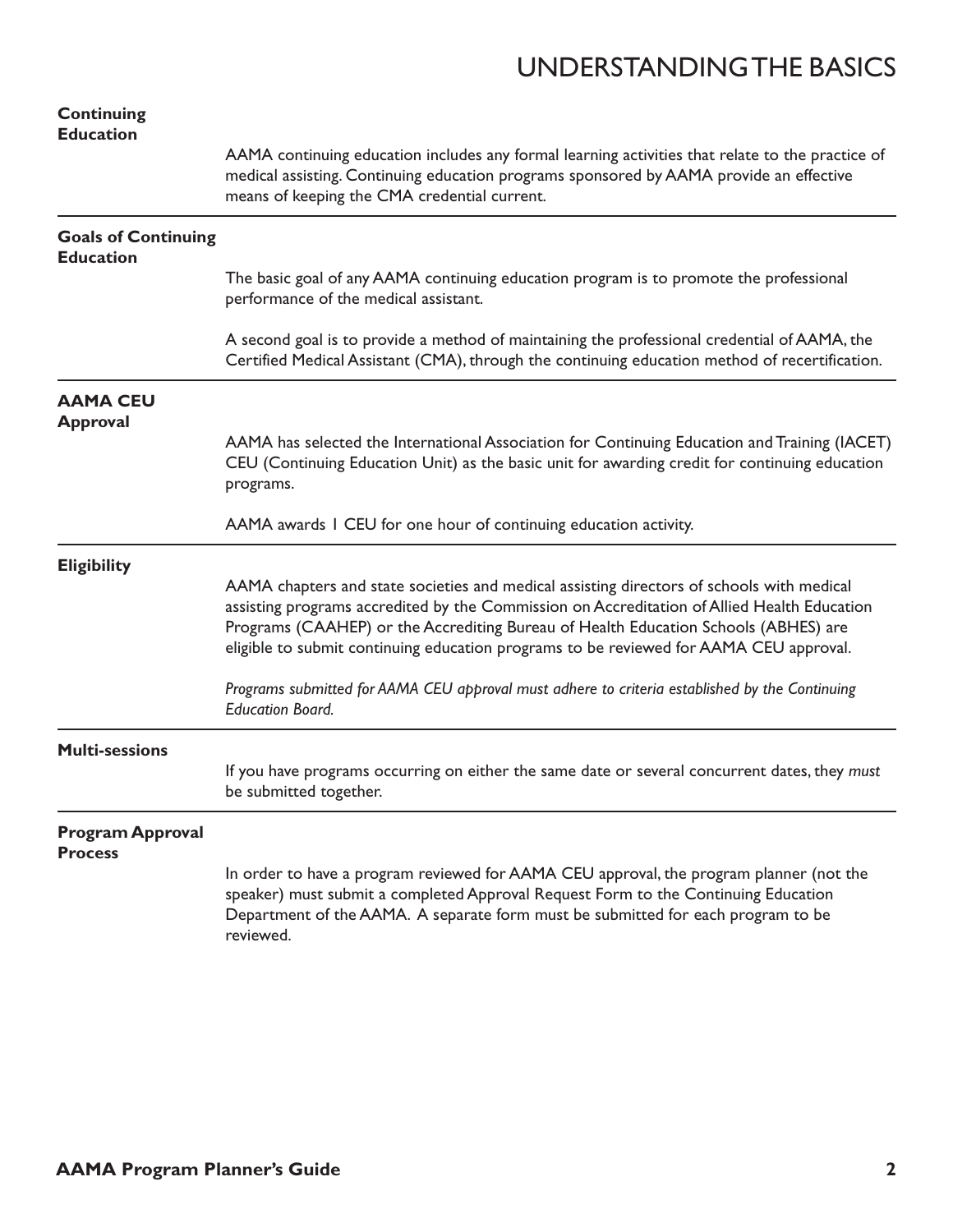## UNDERSTANDINGTHE BASICS

| <b>Approval Request</b><br><b>Form</b> |                                                                                                                                                                                                                                                                                                                                                                                                                                                                                                                                                                                                                                                                                                                              |  |
|----------------------------------------|------------------------------------------------------------------------------------------------------------------------------------------------------------------------------------------------------------------------------------------------------------------------------------------------------------------------------------------------------------------------------------------------------------------------------------------------------------------------------------------------------------------------------------------------------------------------------------------------------------------------------------------------------------------------------------------------------------------------------|--|
|                                        | The Approval Request Form must be completed and postmarked or faxed at least thirty (30)<br>days before the date of your program. This allows time to resolve any problems that would delay<br>or prevent program approval. Should the form be postmarked or faxed after this<br>deadline, the request form may not qualify for review. Therefore, submit your request as<br>soon as you have necessary information to complete the sponsor, program, and instructor<br>information sections of the Approval Request Form. If you are having problems obtaining this<br>information, contact the Continuing Education Department well before the deadline for advice.                                                        |  |
|                                        | To obtain a copy of the Approval Request Form, please contact:                                                                                                                                                                                                                                                                                                                                                                                                                                                                                                                                                                                                                                                               |  |
|                                        | <b>AAMA Continuing Education Department</b><br>800/228-2262<br>Phone:<br>312/899-8391<br>Fax:<br>pplanners@aama-ntl.org<br>E-mail:<br>Website: www.aama-ntl.org                                                                                                                                                                                                                                                                                                                                                                                                                                                                                                                                                              |  |
| <b>Review</b>                          |                                                                                                                                                                                                                                                                                                                                                                                                                                                                                                                                                                                                                                                                                                                              |  |
|                                        | Programs are reviewed on the basis of topic, content, focus (i.e., whether or not the program is<br>designed specifically or primarily for medical assistants), length and instructor qualifications.                                                                                                                                                                                                                                                                                                                                                                                                                                                                                                                        |  |
|                                        | All program applications are reviewed on a case-by-case basis. A program that addresses a topic<br>listed as not eligible for credit (see "Ineligible Topics" under "Designing the Program") may be<br>accepted if the program planner can document that the program is applicable to the field of<br>medical assisting. If you have questions about a topic you are considering, consult with the<br>Continuing Education Department Director before submitting the application.                                                                                                                                                                                                                                            |  |
| <b>Notification</b>                    |                                                                                                                                                                                                                                                                                                                                                                                                                                                                                                                                                                                                                                                                                                                              |  |
|                                        | If the program is approved, notification will be faxed or e-mailed to the program planner.                                                                                                                                                                                                                                                                                                                                                                                                                                                                                                                                                                                                                                   |  |
|                                        | All decisions regarding program approval may be appealed to the Continuing Education Board.<br>Requests must be in writing and contain a full explanation or rationale for the appeal and<br>submitted within 30 days of the denial. The Board will consider the appeals at their next full<br>meeting (semi-annual meetings in winter and summer).                                                                                                                                                                                                                                                                                                                                                                          |  |
| <b>CPR Approval</b>                    |                                                                                                                                                                                                                                                                                                                                                                                                                                                                                                                                                                                                                                                                                                                              |  |
|                                        | The AAMA Continuing Education Board will recognize provider level CPR certification from an<br>entity whose provider level CPR certification course meets or exceeds the provider level course<br>offered by the American Red Cross or the American Heart Association. Provider level CPR is<br>designed to meet the needs of health care professionals who respond to cardiac and respiratory<br>emergencies. The content of the course must include adult and pediatric CPR, foreign-body<br>airway obstruction, and two-rescuer CPR. The course must contain information on barrier<br>devices, stroke, and automated external defibrillation, including a new algorithm for use of<br>automated external defibrillators. |  |
|                                        |                                                                                                                                                                                                                                                                                                                                                                                                                                                                                                                                                                                                                                                                                                                              |  |

To receive AAMA credit, submit a copy of the CPR certification or recertification card and documentation of the length of the program to the AAMA Continuing Education Department.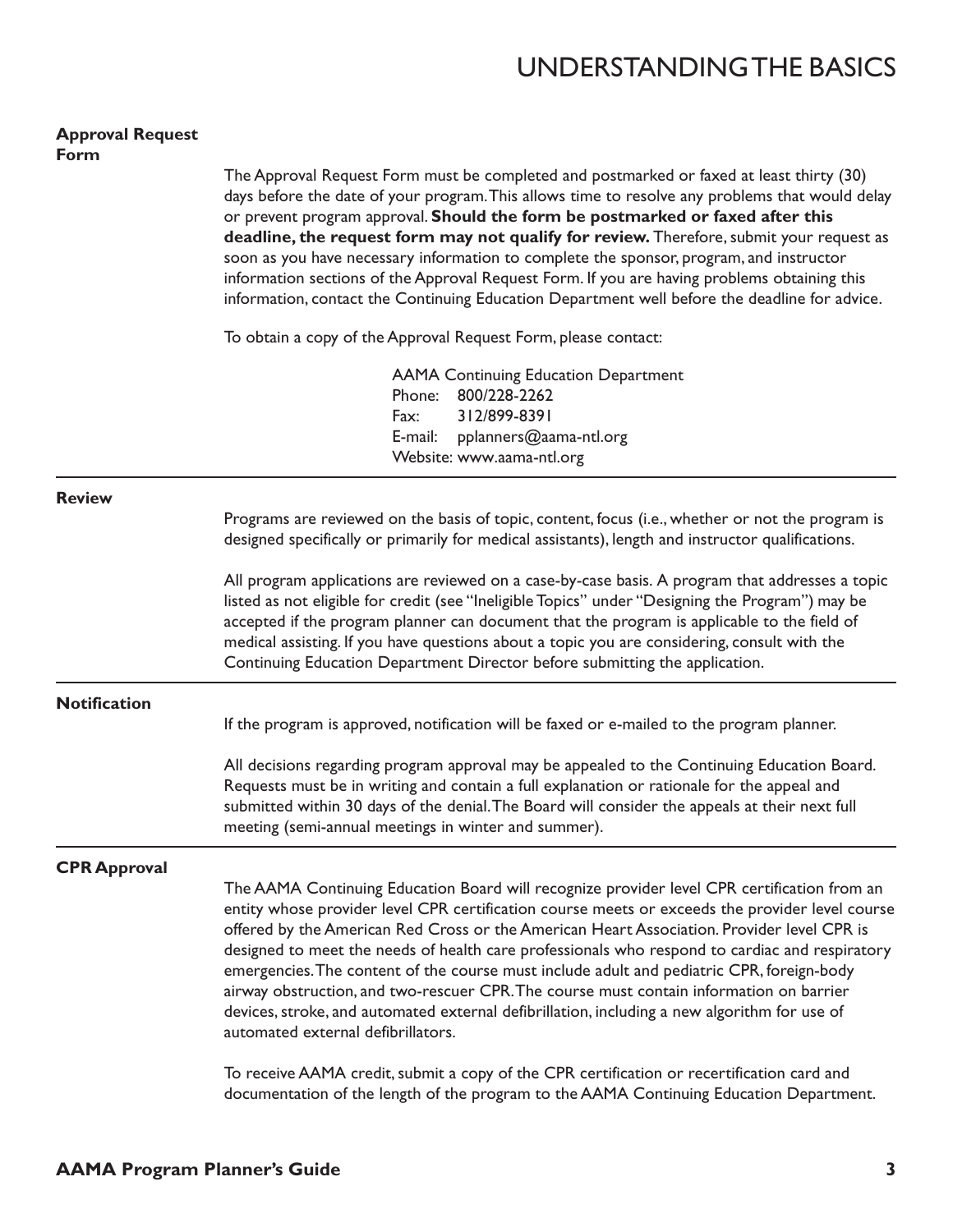# UNDERSTANDINGTHE BASICS

| If your program involves content regarding injections, contact the AAMA legal department<br>before you submit the topic for approval.                                                                                                                                                                                                                                                 |
|---------------------------------------------------------------------------------------------------------------------------------------------------------------------------------------------------------------------------------------------------------------------------------------------------------------------------------------------------------------------------------------|
|                                                                                                                                                                                                                                                                                                                                                                                       |
| For online programs, submit an approval form and include the URL (i.e., website address); a post<br>test (passing rate is 80 percent or greater); and screen shots.                                                                                                                                                                                                                   |
|                                                                                                                                                                                                                                                                                                                                                                                       |
|                                                                                                                                                                                                                                                                                                                                                                                       |
| Programs should be planned to meet the varying educational needs and levels of the participants.<br>The Occupational Analysis of the CMA (AAMA), Advanced Practice of Medical Assisting, and Content<br>Outline for the AAMA Certification/Recertification Exam provide guidelines that will help program<br>planners determine topics relevant to the practice of medical assisting. |
|                                                                                                                                                                                                                                                                                                                                                                                       |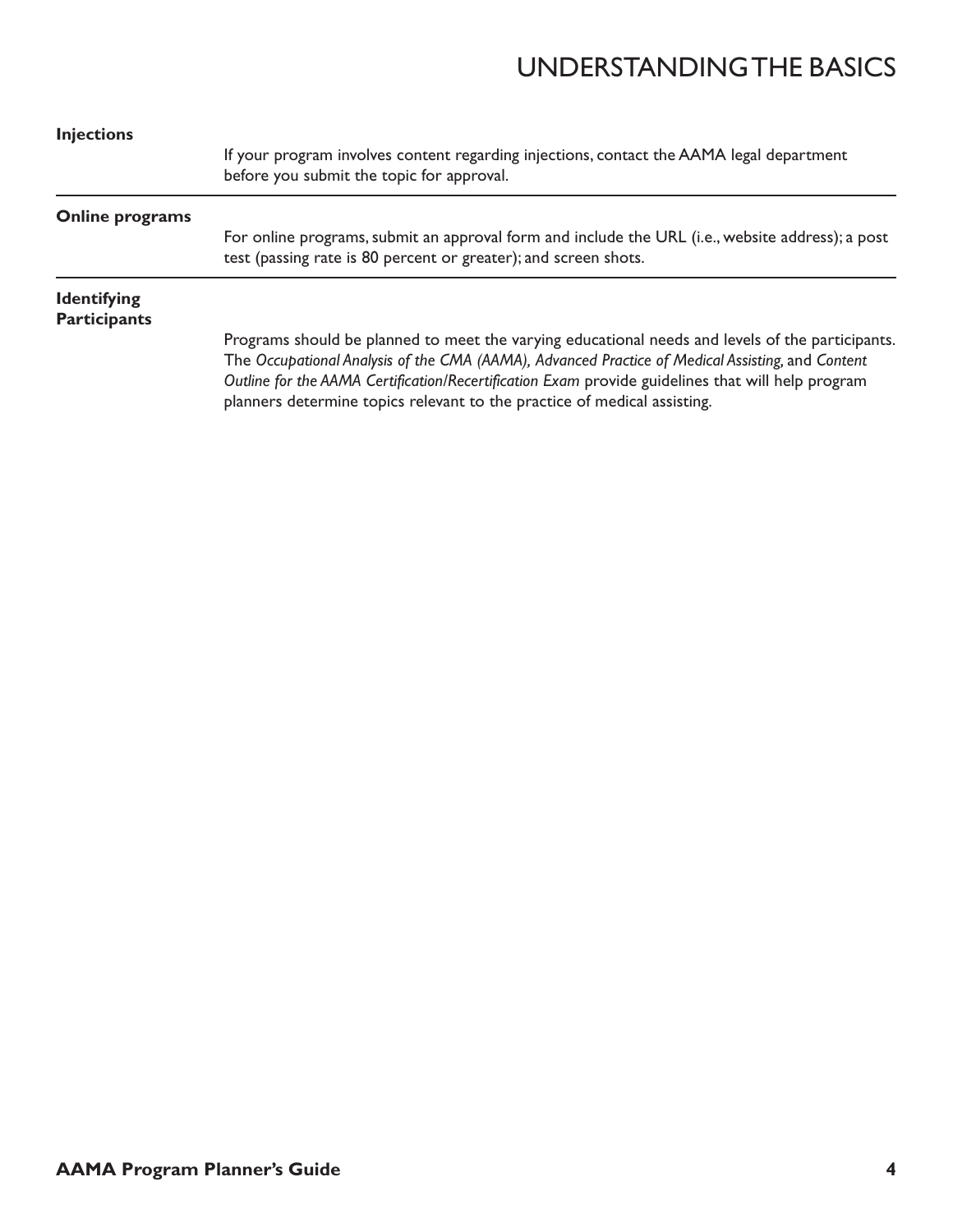## DESIGNINGTHE PROGRAM

#### **Ineligible Topics**

The following topics (including, but not limited to) do not qualify for CEU credit:

- Health care programs that include religious or spiritual topics that are *not* nondenominational
- Personal appearance or grooming, such as wardrobe selection, color analysis, and make-up
- Personal self-defense (defense lectures about dealing with difficult patients will be considered)
- Personal financial planning
- Exercise programs
- Missionary trips
- Employee benefits
- How to certify, recertify, or become a member of a professional association
- Preparing a résumé or job searching skills

and the type of instructional methods being used.

- Product endorsements or sales
- Community service topics aimed at the general populace (a program specifically designed for medical assistants is more likely to be acceptable)
- Association-oriented leadership training programs (a program specifically designed to impart leadership skills to the medical assistant who is a medical office manager is more likely to be acceptable.)

that involve active participation by attendees might need much longer to be covered adequately. Make sure that the time allowed is appropriate for the amount of information being presented

| <b>Writing</b><br>Learning<br><b>Objectives</b> |                                                                                                                                                                                                                                                                                                                                                        |  |
|-------------------------------------------------|--------------------------------------------------------------------------------------------------------------------------------------------------------------------------------------------------------------------------------------------------------------------------------------------------------------------------------------------------------|--|
|                                                 | After the outline is developed, specific learning objectives (at least three to five) must be<br>identified. Develop the objectives in discussion with the speaker(s), to ensure that the speaker(s)<br>can organize the material to meet the objectives. Learning objectives must state what the<br>participant will gain from attending the session. |  |
|                                                 | These objectives should be made available to the intended audience as a way for potential<br>participants to select courses based on their needs and interests.                                                                                                                                                                                        |  |
| Program<br>Length                               |                                                                                                                                                                                                                                                                                                                                                        |  |
|                                                 | The minimum length of any educational offering is one hour. However, most educational topics<br>need at least two hours to be of any value to the participant. Extensive topics or workshops                                                                                                                                                           |  |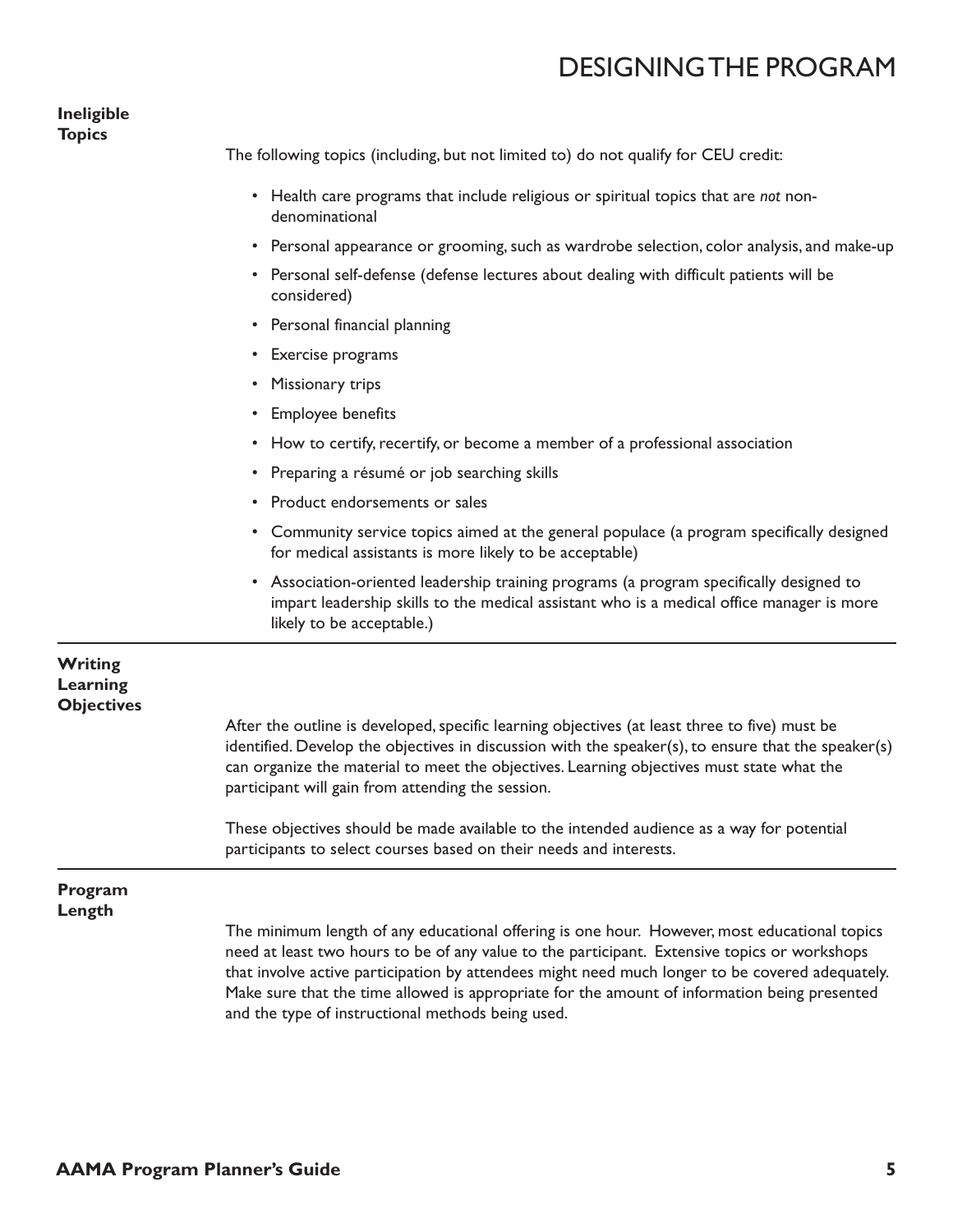# DESIGNINGTHE PROGRAM

| <b>Determining</b><br><b>CEU Value</b> |                                                                                                                                                                                                                                                                                                                                                         |  |                                        |
|----------------------------------------|---------------------------------------------------------------------------------------------------------------------------------------------------------------------------------------------------------------------------------------------------------------------------------------------------------------------------------------------------------|--|----------------------------------------|
|                                        | The 50-minute contact hour is the basis of the AAMA Continuing Education Unit.                                                                                                                                                                                                                                                                          |  |                                        |
|                                        | Programs submitted for AAMA CEU approval must be a minimum of one contact hour in length,<br>on a single topic. (For example, a program that is 1/2 hour on OSHA Regulations and 1/2 hour<br>on recognizing child abuse would not be eligible.)<br>The CEU value that is awarded to the program is based on the amount of actual instructional<br>time. |  |                                        |
|                                        |                                                                                                                                                                                                                                                                                                                                                         |  | <b>Ineligible</b><br><b>Activities</b> |
|                                        | Refreshment breaks, lunches, receptions, dinners<br>$\bullet$<br>Business or committee activities<br>$\bullet$<br>Welcoming speeches, announcements, or organizational reports<br>٠<br>Meeting registration<br>٠                                                                                                                                        |  |                                        |
| <b>Alternatives</b>                    | Other planning options are available for AAMA CEU credit.                                                                                                                                                                                                                                                                                               |  |                                        |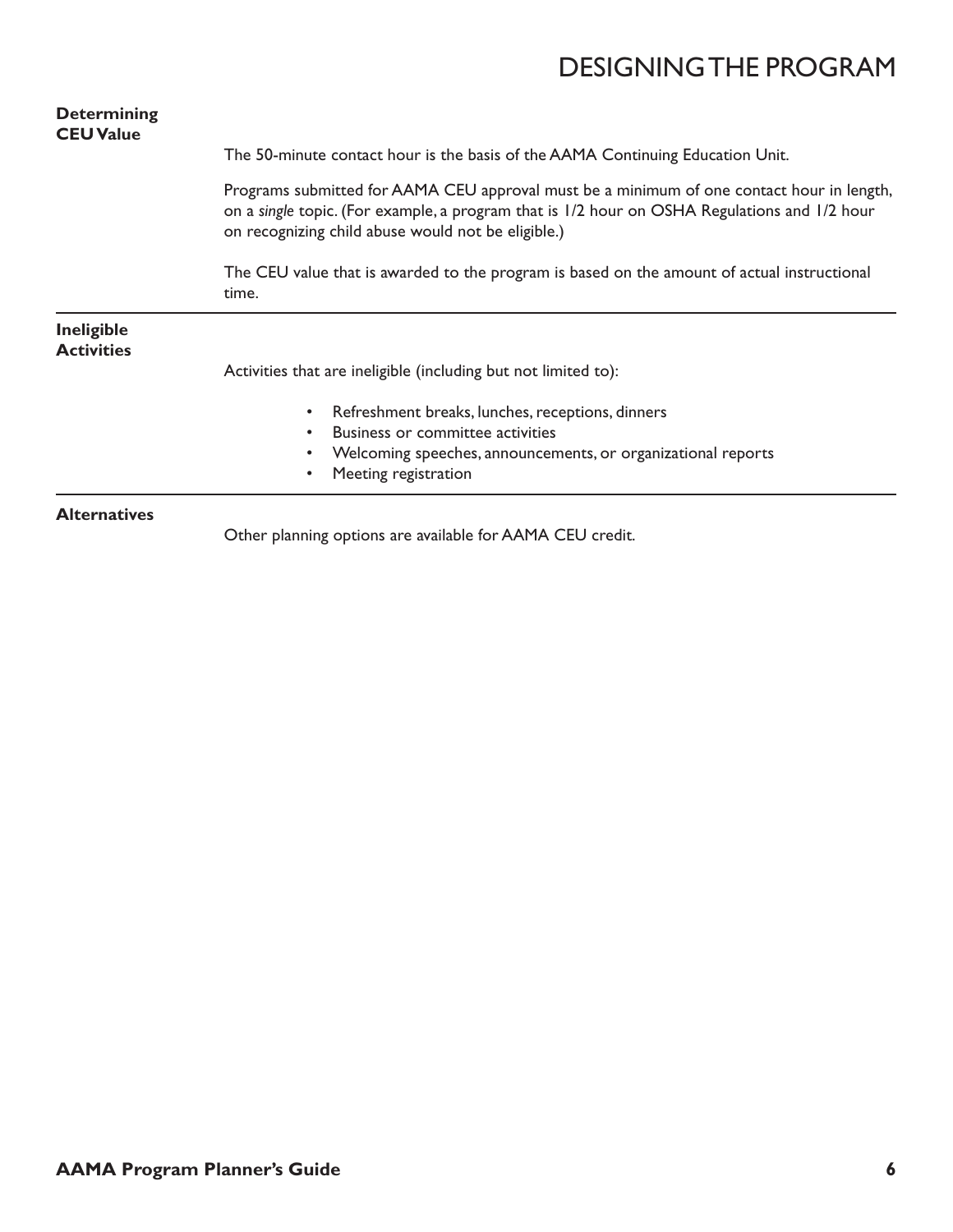# DESIGNINGTHE PROGRAM

#### **Non-AAMA Education Providers of AAMA CEU Credit**

The *Non-AAMA Education Provider* category is designed for programs conducted by organizations and institutions other than the local chapters or state societies of the American Association of Medical Assistants (AAMA) or medical assisting programs accredited by the Commission on Accreditation of Allied Health Education Programs (CAAHEP) or the Accrediting Bureau of Health Education Schools (ABHES). This category includes commercial firms, colleges, medical centers, private consultants, and other associations or organizations.

As a Non-AAMA Education Provider, you must:

- 1. Ensure the content of the program is relevant to the practice of medical assisting, so that it is eligible for CEU approval.
- 2. Complete the **Non-AAMA Education Sponsor Approval Request Form.**
- 3. Provide program content information in the format specified on the approval request form.
- 4. Provide the nonrefundable submission fee per CEU. (See Fee Table below.)
- 5. Mail the completed approval request form, with the fee and program content description, 30 days prior to the event. (Once the program has been reviewed, the AAMA send notification via fax or e-mail of the approved/denied status, and CEU credit awarded.)
- 6. Provide the AAMA with a copy of all brochures or promotional materials that indicate or advertise approved programs. Any reference to the AAMA or the AAMA Continuing Education Board must state the following:

This program has been granted prior approval by the American Association of Medical Assistants (AAMA) for [insert number and category approved for CEUs (e.g., 1 administrative)] continuing education unit(s). Granting approval in no way constitutes endorsement by the AAMA of the program content or the program's sponsor.

- 7. Ensure the program is conducted as outlined in the approval request form and in compliance with any additional requirements necessary for AAMA approval.
- 8. Download the **Attendance Record** from the AAMA website, below, and circulate it at the program.
- 9. Submit the completed Attendance Record to the AAMA. The AAMA cannot grant CEUs to program attendees without this record.
- 10. Maintain a copy of the Attendance Record for proof of attendance.

Want to market your program to AAMA members? Call 800/228-2262 ext. 774 to find out about our direct mailing list rental.

| <b>Fee Table</b>                                              |       |
|---------------------------------------------------------------|-------|
| These fees are per CEU.                                       |       |
| Hospitals/Clinics                                             | \$140 |
| Corporations                                                  | \$280 |
| <b>CAAHEP Programs</b>                                        | \$70  |
| <b>ABHES Programs</b>                                         | \$70  |
| * Not-for-Profit Charities                                    | \$0   |
| * Subject to approval of the Director of Continuing Education |       |
| * Documentation required                                      |       |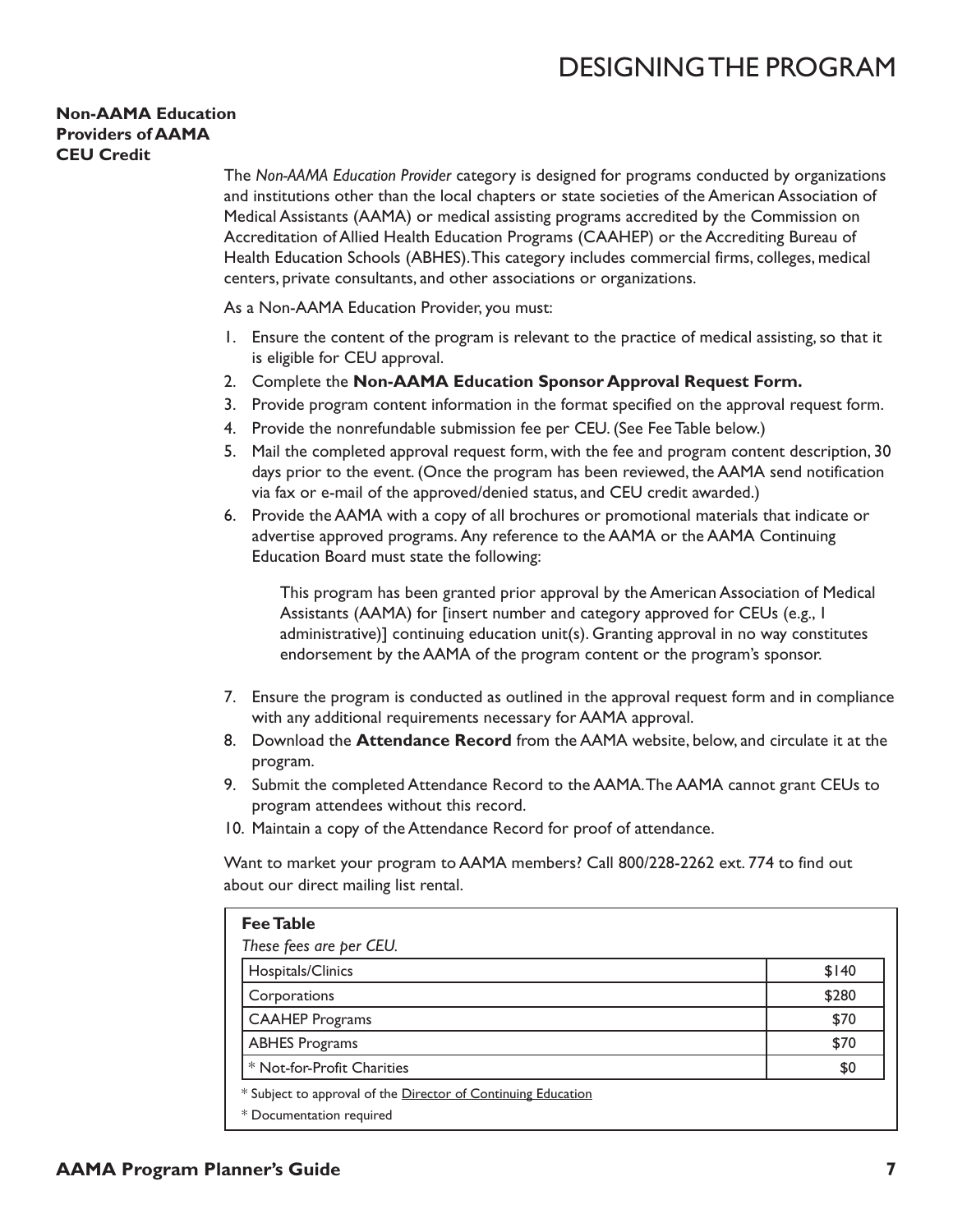# SPEAKERS/INSTRUCTORS

**Identifying/ Finding Speakers**

The basic criteria in selecting a speaker are:

- Knowledge of the subject matter by education and/or experience
- Ability to communicate this knowledge to others
- For clinical topics, the speaker or moderator *must* have clinical background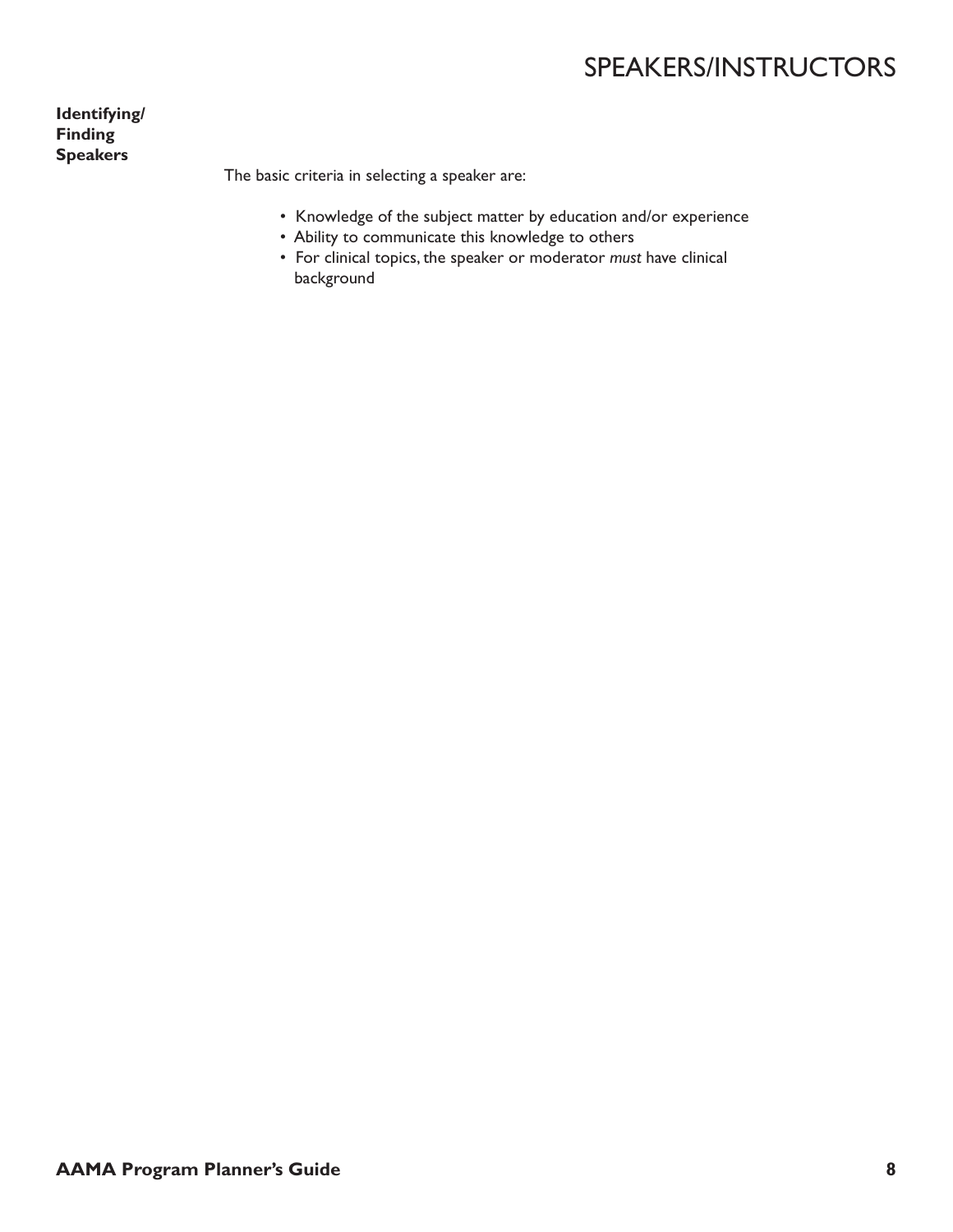### SPEAKERS/INSTRUCTORS

### SPEAKER INFORMATION FORM

Thank you for agreeing to be a speaker.

|      |    | In order to apply for AAMA Continuing Education Credit, we will need to receive the following information |
|------|----|-----------------------------------------------------------------------------------------------------------|
|      |    | days prior to your scheduled program. This form will assist in the completion of the                      |
|      |    | Approval Request Form. (Sections 1 and 2 are required information.)                                       |
|      |    |                                                                                                           |
|      |    |                                                                                                           |
| Date | ™e | Length of Session                                                                                         |

|  | Credentials ______________________ |  |
|--|------------------------------------|--|
|  |                                    |  |
|  |                                    |  |
|  |                                    |  |
|  |                                    |  |
|  |                                    |  |

\_\_\_\_\_\_\_\_\_\_\_\_\_\_\_\_\_\_\_\_\_\_\_\_\_\_\_\_\_\_\_\_\_\_\_\_\_\_\_\_\_\_\_\_\_\_\_\_\_\_\_\_\_\_\_\_\_\_\_\_\_\_\_\_\_\_\_\_\_\_\_\_\_\_\_\_\_\_\_\_\_\_\_\_

\_\_\_\_\_\_\_\_\_\_\_\_\_\_\_\_\_\_\_\_\_\_\_\_\_\_\_\_\_\_\_\_\_\_\_\_\_\_\_\_\_\_\_\_\_\_\_\_\_\_\_\_\_\_\_\_\_\_\_\_\_\_\_\_\_\_\_\_\_\_\_\_\_\_\_\_\_\_\_\_\_\_\_\_  $\mathcal{L}_\mathcal{L} = \{ \mathcal{L}_\mathcal{L} = \{ \mathcal{L}_\mathcal{L} = \{ \mathcal{L}_\mathcal{L} = \{ \mathcal{L}_\mathcal{L} = \{ \mathcal{L}_\mathcal{L} = \{ \mathcal{L}_\mathcal{L} = \{ \mathcal{L}_\mathcal{L} = \{ \mathcal{L}_\mathcal{L} = \{ \mathcal{L}_\mathcal{L} = \{ \mathcal{L}_\mathcal{L} = \{ \mathcal{L}_\mathcal{L} = \{ \mathcal{L}_\mathcal{L} = \{ \mathcal{L}_\mathcal{L} = \{ \mathcal{L}_\mathcal{$ 

 $\mathcal{L}_\mathcal{L} = \{ \mathcal{L}_\mathcal{L} = \{ \mathcal{L}_\mathcal{L} = \{ \mathcal{L}_\mathcal{L} = \{ \mathcal{L}_\mathcal{L} = \{ \mathcal{L}_\mathcal{L} = \{ \mathcal{L}_\mathcal{L} = \{ \mathcal{L}_\mathcal{L} = \{ \mathcal{L}_\mathcal{L} = \{ \mathcal{L}_\mathcal{L} = \{ \mathcal{L}_\mathcal{L} = \{ \mathcal{L}_\mathcal{L} = \{ \mathcal{L}_\mathcal{L} = \{ \mathcal{L}_\mathcal{L} = \{ \mathcal{L}_\mathcal{$  $\mathcal{L}_\mathcal{L} = \{ \mathcal{L}_\mathcal{L} = \{ \mathcal{L}_\mathcal{L} = \{ \mathcal{L}_\mathcal{L} = \{ \mathcal{L}_\mathcal{L} = \{ \mathcal{L}_\mathcal{L} = \{ \mathcal{L}_\mathcal{L} = \{ \mathcal{L}_\mathcal{L} = \{ \mathcal{L}_\mathcal{L} = \{ \mathcal{L}_\mathcal{L} = \{ \mathcal{L}_\mathcal{L} = \{ \mathcal{L}_\mathcal{L} = \{ \mathcal{L}_\mathcal{L} = \{ \mathcal{L}_\mathcal{L} = \{ \mathcal{L}_\mathcal{$ 

2. Program information/Descriptive program title (actual topic/content)

Describe what you expect the participant to be able to do at the end of the presentation. "As a result of this program, the participant will be able to…" \_\_\_\_\_\_\_\_\_\_\_\_\_\_\_\_\_\_\_\_\_\_\_\_\_\_\_\_\_\_\_\_\_\_

3. Personal background information that may be used when introducing speaker at meeting. (All responses are optional.)

| Unusual or interesting travel experiences, hobbies, or activities __________________________________                           |
|--------------------------------------------------------------------------------------------------------------------------------|
|                                                                                                                                |
|                                                                                                                                |
| Other<br><u> 1980 - Jan Sterling, margaret ar yn y brenin y brenin y brenin y brenin y brenin y brenin y brenin y brenin y</u> |

Thank you for your cooperation!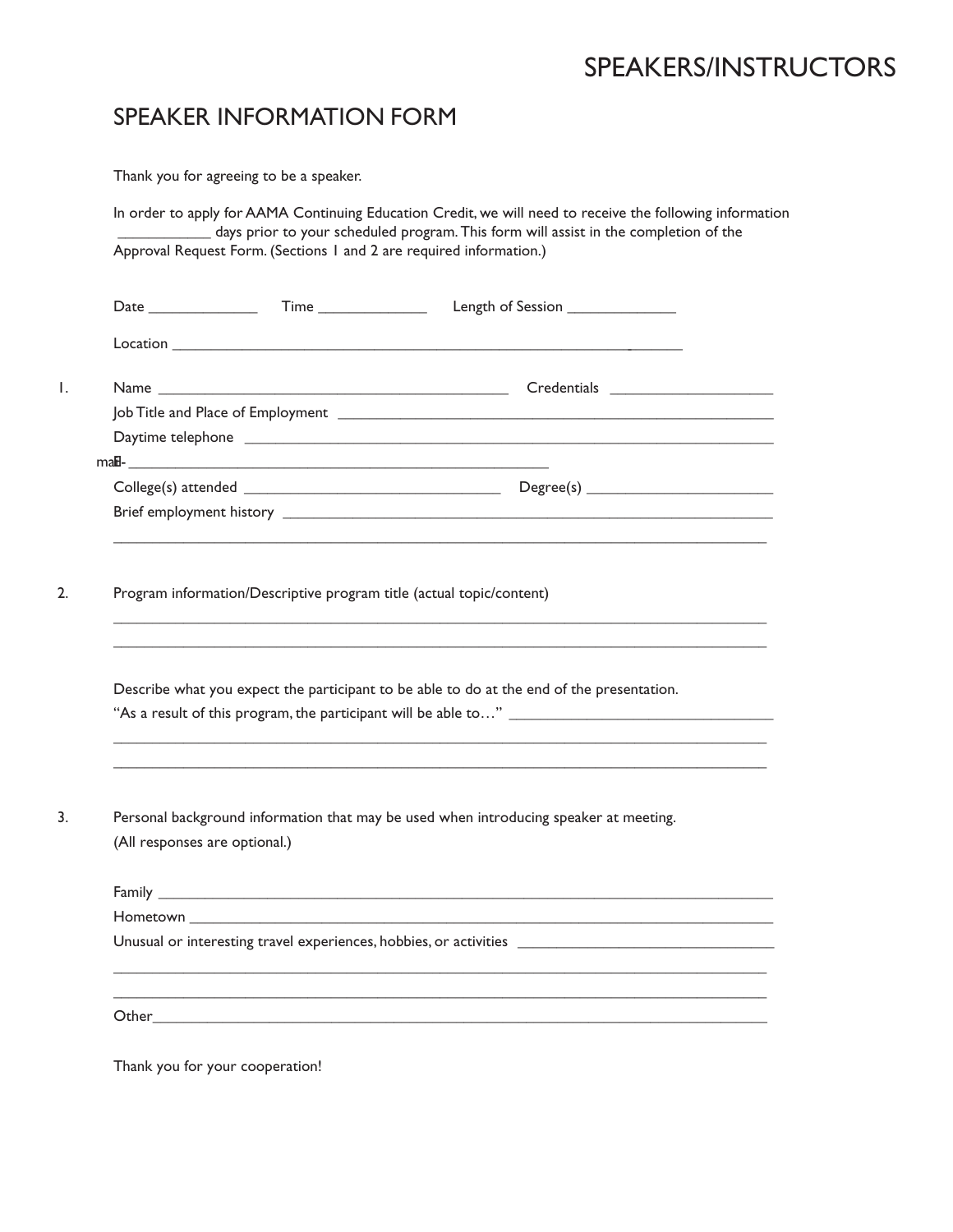## SPEAKERS/INSTRUCTORS

#### SPEAKERS/INSTRUCTORS—CHECKLIST

- $\Box$  Identify sources for speakers (as soon as topic is chosen)
- $\Box$  Determine budget for program (as soon as topic is chosen)
- $\Box$  Make initial contact (immediately after identifying speakers)
- $\Box$  Send written confirmation (one to two days following initial contact)
- $\Box$  Arrange hospitality (as soon as speaker is chosen)
- $\Box$  Confirm audio/visual or other equipment/supplies (as soon as speaker is chosen and again on day of program)
- $\Box$  Confirm by telephone (two to three weeks before the program)
- $\Box$  Make final confirmation (two to three days before the program)
- $\Box$  Introduce speaker (on day of program)
- $\Box$  Thank the speaker (following the program)
- $\Box$  Send formal thank you letter (two to three days following program)